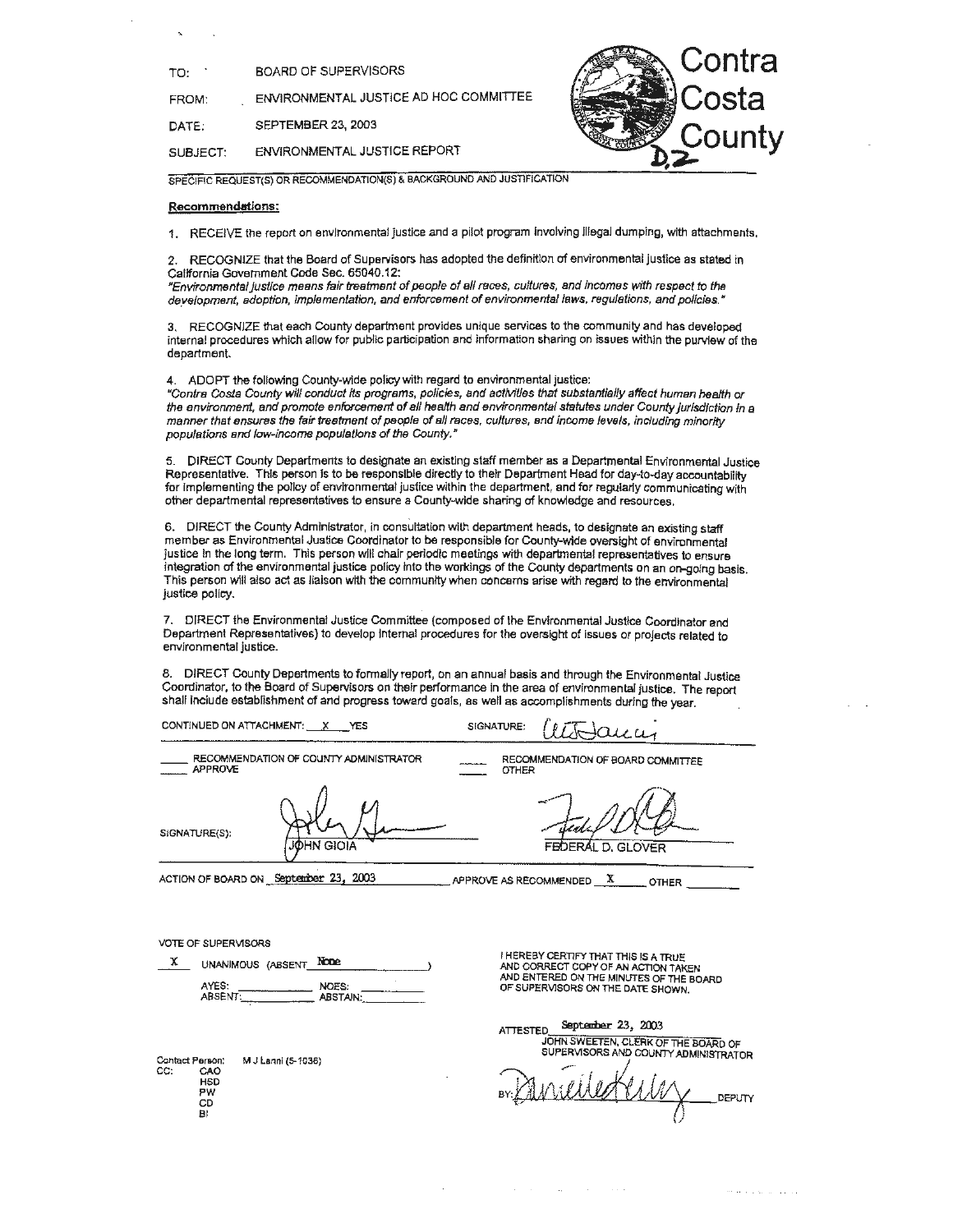# SUBJECT: ENVIRONMENTAL JUSTICE REPORT

## **Recommendations (Cont):**

9. RECOGNIZE ongoing work on illegal dumping as a pilot program; ESTABLISH a task force consisting of representatives from those departments most involved in the resolution of illegal dumping, including but not limited to Health Services (Hazardous Materials Program, Environmental Health), Public Works, General Services, Sheriff, District Attorney, Community Development, Building Inspection, County Counsel, District I, District V, the County Administrator's Office and community representatives, and DIRECT the task force to report back to the Ad Hoc Committee in 90 days on the progress of developing and implementing a strategy to address the problem of illegal dumping.

10. ACKNOWLEDGE duplication of effort by General Services Department and Public Works Department in the pick-up of trash, and DIRECT the task force to address the issue of consolidation of effort between the departments, especially with regard to cost savings and effectiveness and efficiency of effort.

11. ACKNOWLEDGE that the County Is experiencing severe budget constraints in the current fiscal year and beyond. Departments remain committed to addressing the problem of illegal dumping within the present fiscal climate.

### **Background:**

On October **24,** 2000, the Board of Supervisors endorsed the application of environmental justice in Contra Costa County, as defined in California Government Code Sec. 65040.12, • ... the fair treatment of people of all races, cultures, and incomes with respect to the development, adoption, implementation, and enforcement of environmental laws, regulations, and policies."

The Board also directed the County Administrator to assemble the appropriate County departments to work with the Hazardous Materials Commission to develop and implement a policy related to environmental Justice.

An Environmental Justice Ad Hoc Committee consisting of Supervisors Gioia and Glover was formed to oversee the development and implementation of a County policy.

In April 2002, an Environmental Justice consultant was hired to work with Health Services, Public Works, Agriculture, Community Development and Building Inspection. The consultant organized training sessions, met with departmental representatives, industry representatives and community members, and compiled materials from various community based organizations and neighborhood groups, and formulated the framework as outlined in the attached final report. This report details the process employed and the outcomes, and was instrumental in developing the recommendations contained herein.

The Environmental Justice Ad Hoc Committee, at the meeting on May 5, 2003, reviewed the report and requested additional information and recommendations.

Staff met following the Ad Hoc Committee meeting to discuss the report and the request for additional information, and to formulate recommendations, which are included above.

The Environmental Justice Ad Hoc Committee met again on August 4, 2003 to review and discuss recommendations. Representatives of the business community expressed concerns over the County's environmental justice policy as it may affect their business operations. At that meeting, the Supervisors identified the following issues:

1. Further explore the roundtable process and how it applies to illegal dumping.

The roundtable process was identified in the report as a more involved method of public participation, to be used when an issue has been identified which cannot be addressed informally within an already established process, or when a decision that affects change will occur in the community which involves the public health or environment of the community. The roundtable process will be used in every instance in which an issue is identified as an environmental justice issue, and response to the issue involves more than one County department.

The roundtable process applies to the issue of illegal dumping in that the crafting of a solution to the problem of Illegal dumping will require community and stakeholder Involvement, as well as several County departments. The public should be engaged through community meetings which will provide a forum for public participation and input. The task force will be scheduling an open town forum meeting to discuss the issue, with participation requested of the MACs, church groups, schools, haulers, local businesses, community groups, etc.

2. Develop criteria that can be used to identify when an issue is an environmental justice issue.

The environmental justice policy applies to new programs or when there are to be significant changes in existing processes. Specific criteria for identification of environmental justice issues have been discussed:

a. An issue is identified which involves cumulative risk posed by different pollutants or facilities concentrated in the same area.

 $\sim$   $\sim$ 

so alla salva si parte di

b. An issue is identified which has an adverse health or environmental impact on an entire community. Issues which fall into this category may Involve, but are not limited to the following:

Lead Toxic/hazardous waste Air pollution Pesticides **Wastewater** Pollution from regulated or unregulated sources